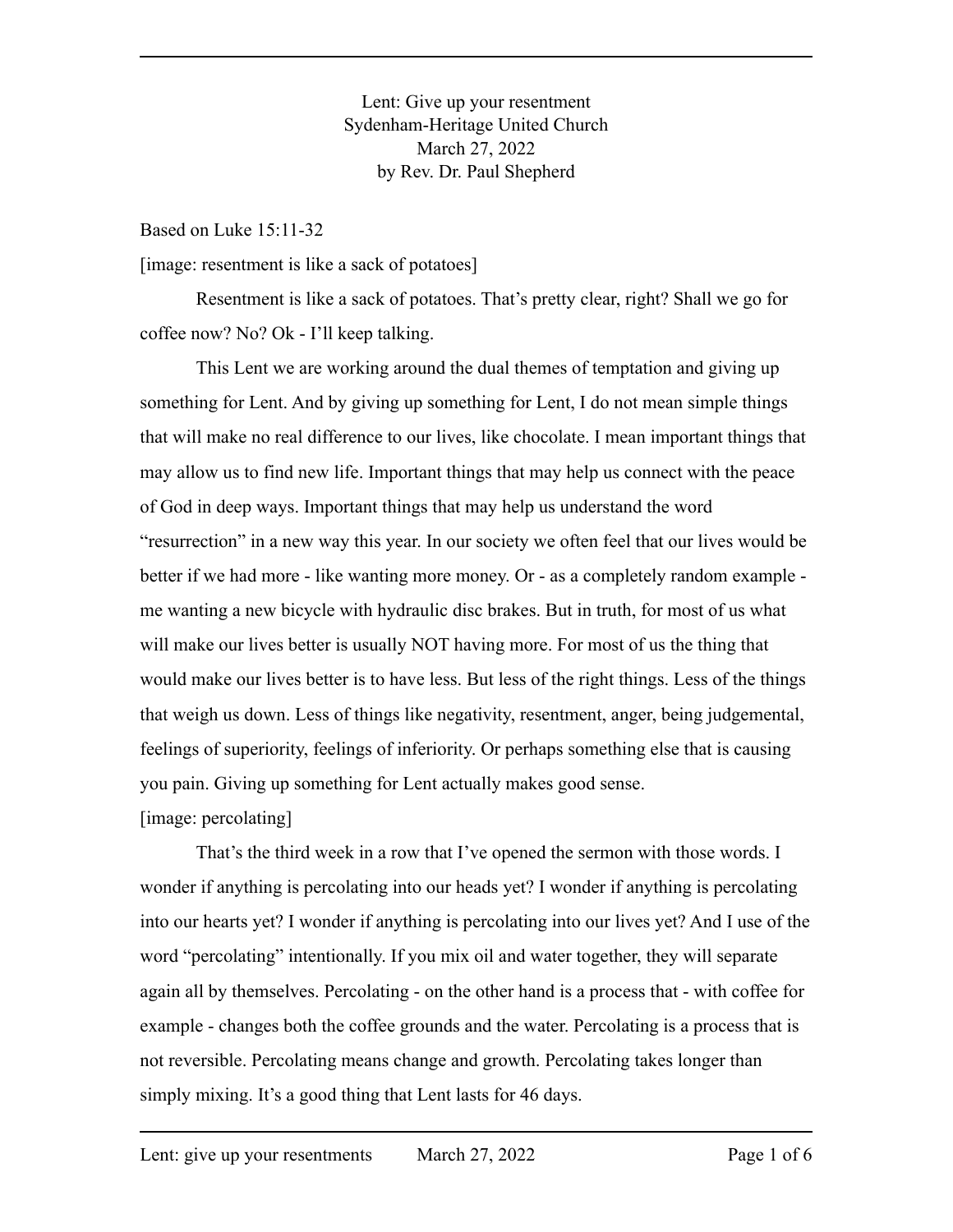[image: aurora]

Two weeks ago we were invited to give up for Lent our need for control. Last week we were invited to give up for Lent our expectations. And the reflection title, "Lent: give up your resentments" sounds like we are not going to be encouraged to give up our resentments. I don't know about you, but for me this is starting to feel like a lot more work than just giving up chocolate. At this point, it might even be less work to give up coffee. But I have no intention of finding that out. Aren't we done yet? Easter is still weeks away. Can't we just turn the page on the calendar and pretend it's Easter already! Why does Rev. Paul have this fixation on spiritual growth and finding healing? Well, nothing really, except that little word, "resurrection". Nothing really, except finding new life. Nothing really, except our own need to find inner peace. Nothing really, except finding Christ in our midst. Nothing really, except for Jesus's words, "Peace I give you. My peace I leave with you. Do not let your hearts be troubled, and do not let them be afraid." Nothing really, except everything that matters.

And yes, Easter is 3 weeks away. We can all expect an easy ride of palms and platitudes on Palm Sunday. So with a little luck we only have 2 more weeks to endure this dreary theme of going up something important for Lent. Thank God for that! [image: rainbows and unicorns]

It's the middle of Lent. Do you want a break? Do you really want me to simply tell you to just give up chocolate for Lent and then talk about rainbows and unicorns? OK - let's forget about all this personal growth stuff and dig into the story from Luke that we just read. The classic story of … well, I was going to say classic story about "the prodigal son", except that the story is not about the prodigal son. Not really.

The story is - in my translation - broken into 2 paragraphs. One long paragraph and one short one. The long paragraph is in fact about the prodigal son. [image: iron maiden]

It gives a description of a wayward child who wastes their half of the family inheritance on "loose living". And then returns home hoping to be treated at least as well as a slave. The story gives us just enough details to allow us to put ourselves into the story. The son returns home as a way of self-preservation. The father however assigns a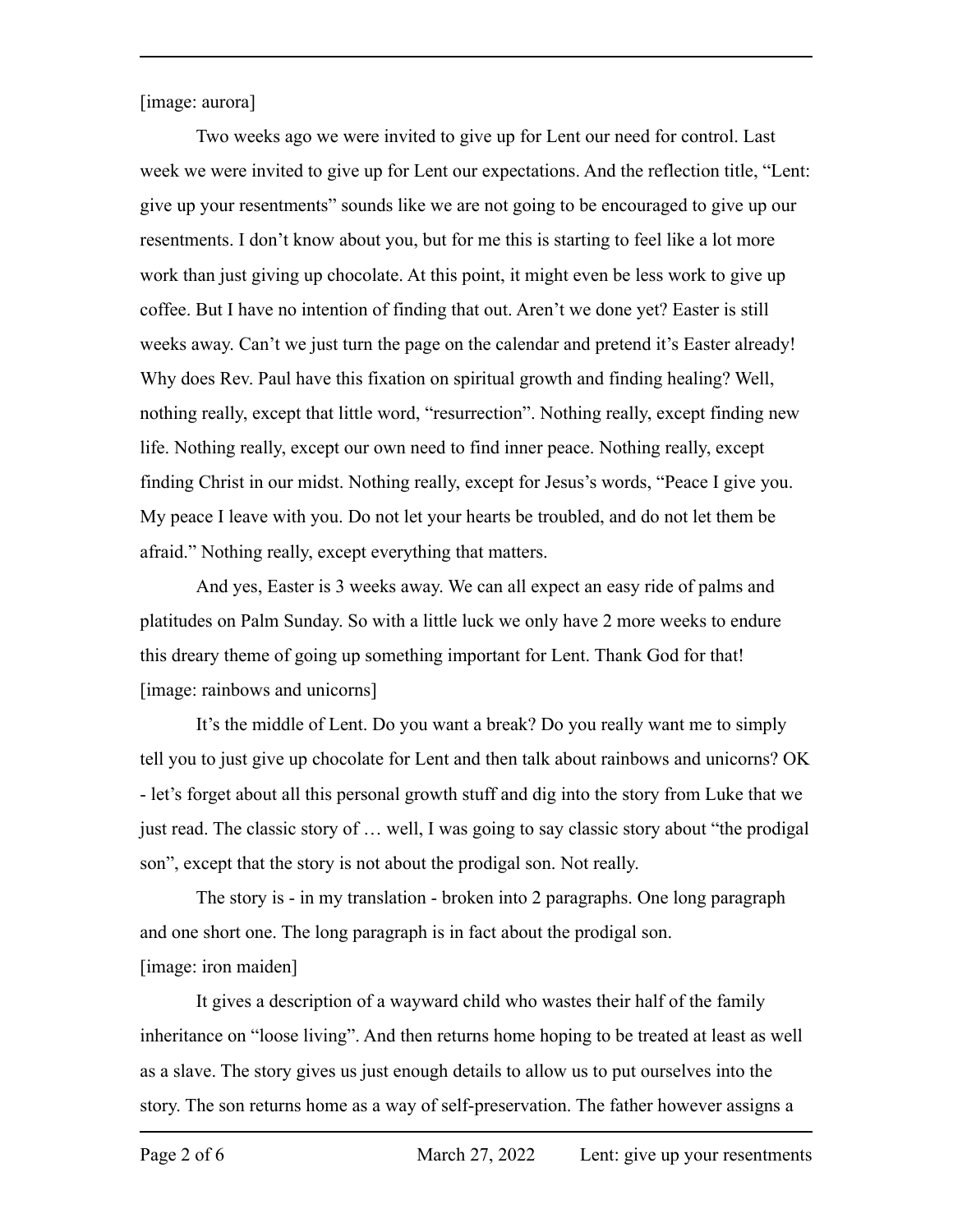different meaning to the return of the son. The father proclaims that what was lost is now found, and that therefore we should celebrate. That's good news, right? How can the story NOT be about the prodigal son? There are many good reasons why I do not think the story is about the prodigal son at all.

## [image: lost sign]

First of all, the story is a parable, and a moralistic one at that. We have to assume that the meaning of the parable is found in the shorter final paragraph, not the longer opening preamble. Consider this: If the story is about the younger son, why do we need the final paragraph at all? The story could have simply ended with, "for this son of mine was dead and is alive again; he was lost and is found!" And they began to celebrate."

Secondly, the parable is told in response to something. If we read the whole of Luke chapter 15 we get a bigger picture. In the opening verses of the chapter, the pharisees are blasting Jesus for the usual reasons. Jesus "eats with sinners" and hang out with people dispossessed by the Jewish religious community. And in response to this challenge, we get 3 stories back to back. First, the story of the lost sheep. Then the story of the lost coin. And finally, the story we call "the prodigal son". In all 3 cases, the point of the story is about our need to rejoice when what was lost is found. And if you want to find something, you have to search among the lost, which is why Jesus spent time with people that some considered "sinners" and outcasts. You will never find the lost amongst people who think they are already found. You have to look somewhere else. [image: lost and found]

When the younger son returned, broke, starving, perhaps diseased, the father rejoiced because his lost son has been found. But what about the older brother? The older son is annoyed - to say the least. The older son's version is the story is simple. The father celebrates the return of the "worthless" son while never celebrating his faithful older son. And the older son declares - with some justification I might add - "it's not fair!" The story is about a lost son. But which of the sons was lost? In many respects the older son is more lost than the younger son ever was.

[image: Question WHO is the older brother mainly annoyed at?]

Question: The older son clearly holds a lot of resentment. But of whom? Is the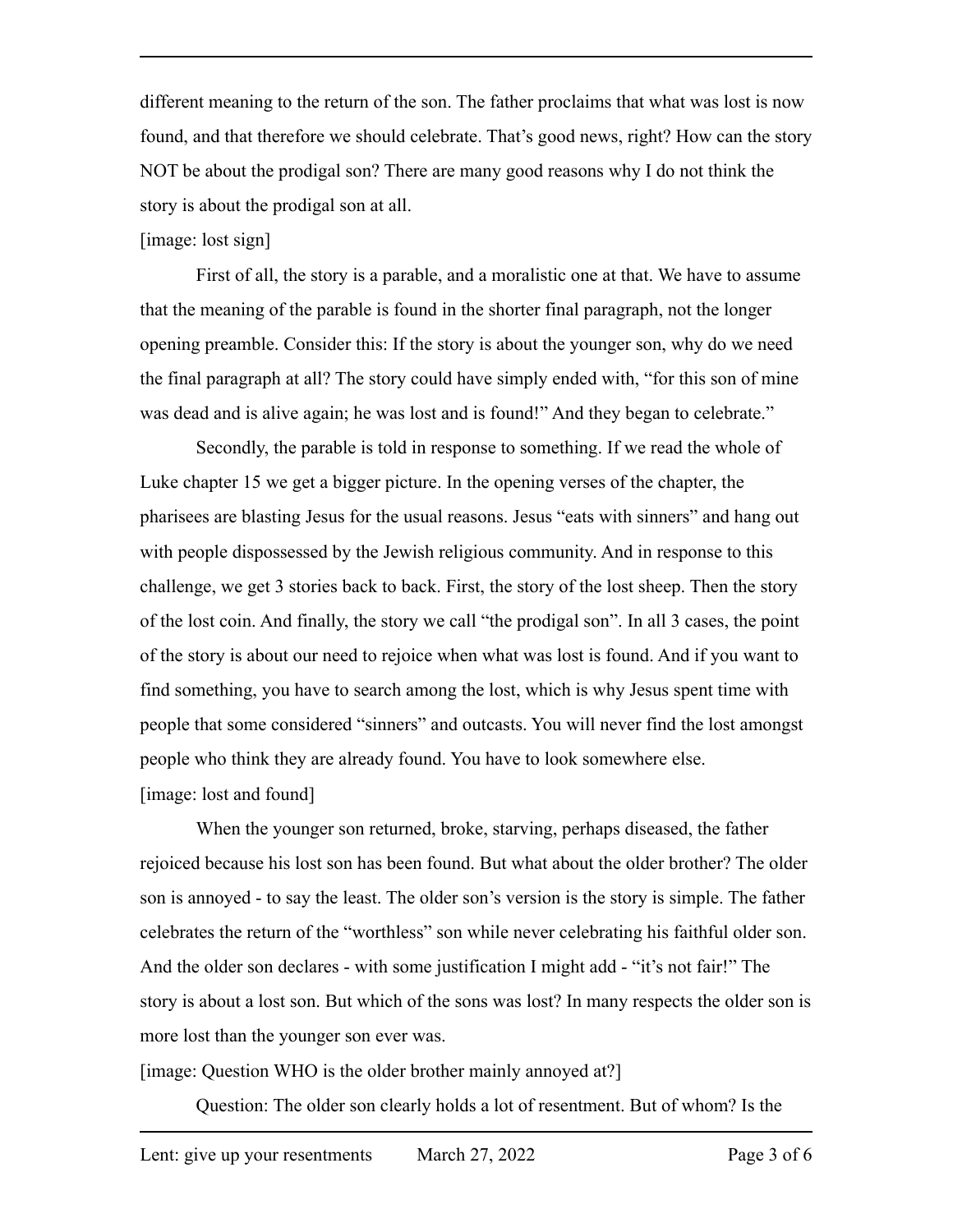older brother mainly annoyed at his brother for being an idiot, or is he more annoyed at his father? I would guess that the older son resents both his brother and his father. But the primary resentment is clearly towards his father. If the older brother was resentful of the younger brother, he would have stormed into the house and confronted his brother directly while the party was in full swing. Instead the story reveals that the older brother mainly resents his father.

[image: Question WHAT is the older son resentful about?]

Question: What is the older son resentful about? No! I do not think the resentment is because the father is - today - throwing a party for the younger brother. The main resentment is actually an old resentment that has never been dealt with. Yes, the flashpoint in the story is that the father is presently giving the younger son a party. But very quickly the accusations drift into the past. The older son says, "you have never given me a young goat". The older son reveals long-held resentment. The accusation that the father never gave a young goat to the older son would have been true even if the younger son had never left home. The accusation that the father never gave a young goat to the older son would have been true even if the younger son had never returned. The older son is living in the past by holding resentment. And because the older son is holding a resentment from the past, he misses out on the party that was happening right then. [image: its not fair]

The story we call "the prodigal son" is not about the prodigal son at all. It is about the older son. It is about the challenge that many of us face when we think that life is not fair for us. It is about the challenge that many of us face when we think that we have followed the rules and we have not been rewarded for that. It's about holding expectations that - over time - lead to holding resentment. Clearly, the older son should give up holding on to his resentment. Perhaps the older son would like to give that up his resentment for Lent. Well look at that, we ended up back at giving up resentment for Lent. Who would have guessed it! I guess I will go with the flow and suggest that this Lent, we should all give up resentment. I tried to change the theme, but I failed. Sorry! Better luck next week!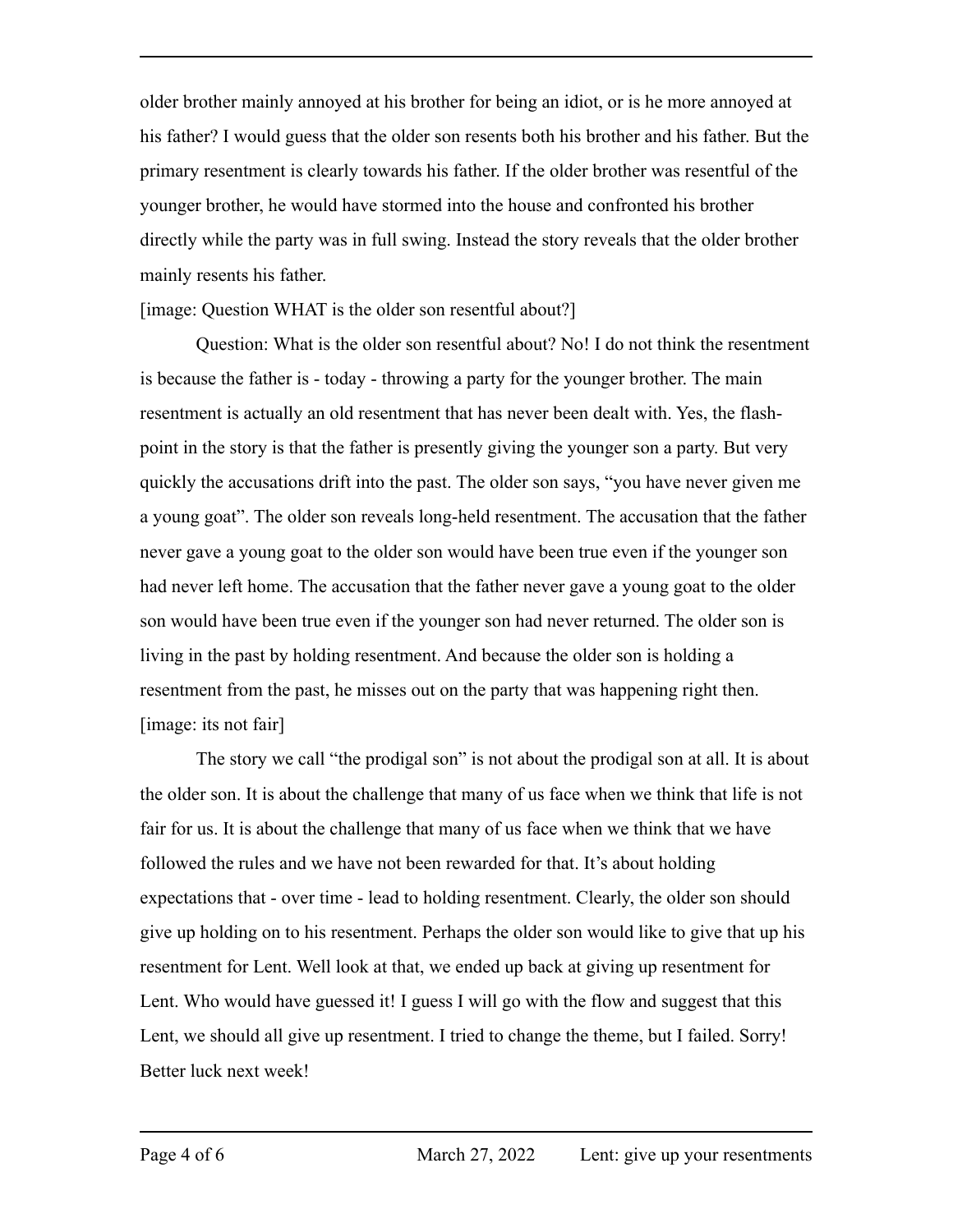So now we all know why resentment is like a sack of potatoes, right? No? Not yet? OK, I'll keep talking.

[image: holding anger]

Whether or not you agree with me that the story is about the older son, I'm sure we can at least agree that resentment is a big feature of the story. Resentment is a state of being in pain because we feel we have been mistreated. Or perhaps we resent ourselves because of our own actions or inactions. Resentment also comes when we do not speak our own truth because we are afraid of consequences. When our truth does not get expressed, it gets turned back inside, becomes internalized, and ferments into resentment. There are other causes of resentment, but the root of resentment is often an unwillingness for us to forgive others or to forgive ourselves.

[image: resistance and resentment]

When we withhold forgiving other people, it sometimes gives us the idea that we are in control. I mean, we are the ones who are choosing not to forgive, right? We are in the driver's seat, right? And that might even work if the other person was begging us for forgiveness, grovelling at our feet. But that's a delusion, because when we choose to withhold forgiveness it is almost always about an issue that nobody else is even thinking about. We are the only ones loosing sleep over this. Even worse, strong resentments are ALWAYS about things from past experiences that are ruining our present because we have not dealt with them. Just like in the story of the prodigal son. The older son's resentment was actually a very old resentment that was poisoning his present. And because of which the older son was missing a good party.

[image: drinking poison]

This is why numerous people have taken credit for the old quote that says, "Resentment is trying to kill other people by drinking poison yourself". We sometimes hold resentments with that idea that that will force another person to change. But in fact we are the ones who end up changing. We become more bitter. We lose out on the blessings of life. We miss the party that is happening right in front of our own eyes. [image: resentment is like a sack of potatoes]

By now it must be obvious why resentment is like a sack of potatoes, right? It you